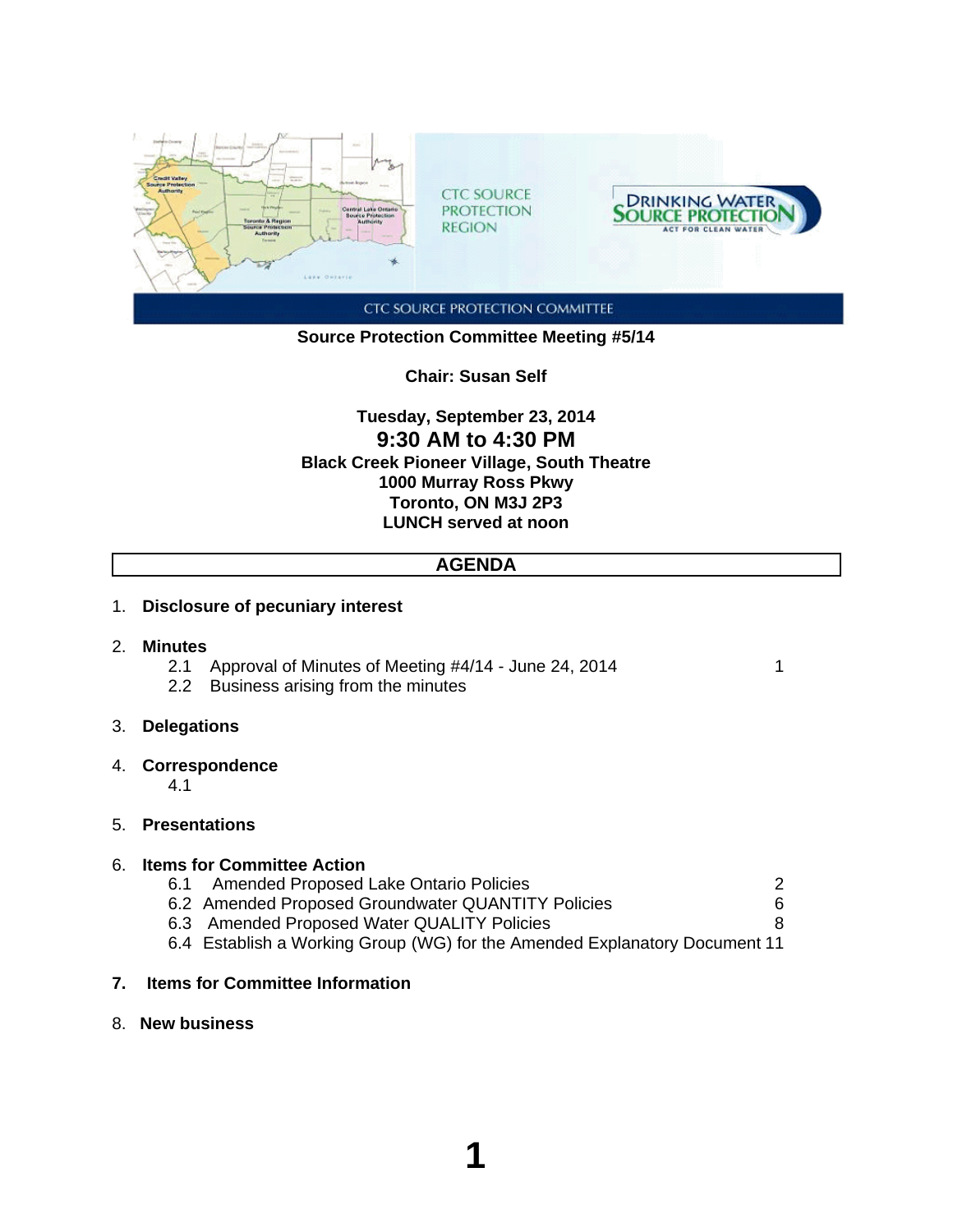| TO:          | Chair and Members of the Source Protection Committee Meeting #5/14,<br>September 23, 2014 |
|--------------|-------------------------------------------------------------------------------------------|
| <b>FROM:</b> | Chris Darling, Planning Lead, CLOSPA                                                      |
| RE:          | <b>Amended Proposed Lake Ontario Policies</b>                                             |

#### \_ **KEY ISSUE**

The CTC SPC must consider comments and make any revisions to the Amended Proposed Lake Ontario policies made during the 35 day consultation which closed August 22, 2014, prior to submitting the Amended Proposed Source Protection Plan and Amended Explanatory Document to the Chair of each Source Protection Authority, for submitting for approval to the Minister of the Environment and Climate Change.

## **RECOMMENDATION**

**WHEREAS the CTC Source Protection Committee (SPC) has received comments during the 35 day public consultation on revised Lake Ontario policies as part of the consultation on the Amended Proposed Source Protection Plan;**

**AND WHEREAS staff has had further discussions with staff of the Ministries of Environment and Climate Change (MOECC) and Government and Consumer Services (MGCS) and the Technical Standards and Safety Authority (TSSA) regarding their comments on Lake Ontario policies;**

**THEREFORE BE IT RESOLVED THAT the CTC SPC approves the staff recommendations for the Lake Ontario policies found in Attachment 1, subject to any further amendments made at its Meeting #5/14, to be held on September 23, 2014;**

**THAT the CTC SPC authorises the formation of a Lake Ontario Policy Working Group comprised of interested members to undertake the necessary actions leading to developing recommendations on those remaining Lake Ontario policies requiring further review;**

**THAT members shall advise Chair Self by the end of the Meeting #5/14 to be held on September 23, 2014 of their interest to sit on said WG;**

**THAT staff be directed to convene the necessary meetings and support the WG;**

**AND FURTHER THAT staff be directed to report back at Meeting #6/14, at a date to be scheduled for CTC SPC approval of the final policy text prior to Chair Self being authorised to submit the Amended Proposed Source Protection Plan and revised Explanatory Document to the Chair of each Source Protection Authority.**

#### **BACKGROUND**

At CTC SPC meeting #4/14, held on June 24, 2014, by RES. #31/14 the CTC SPC approved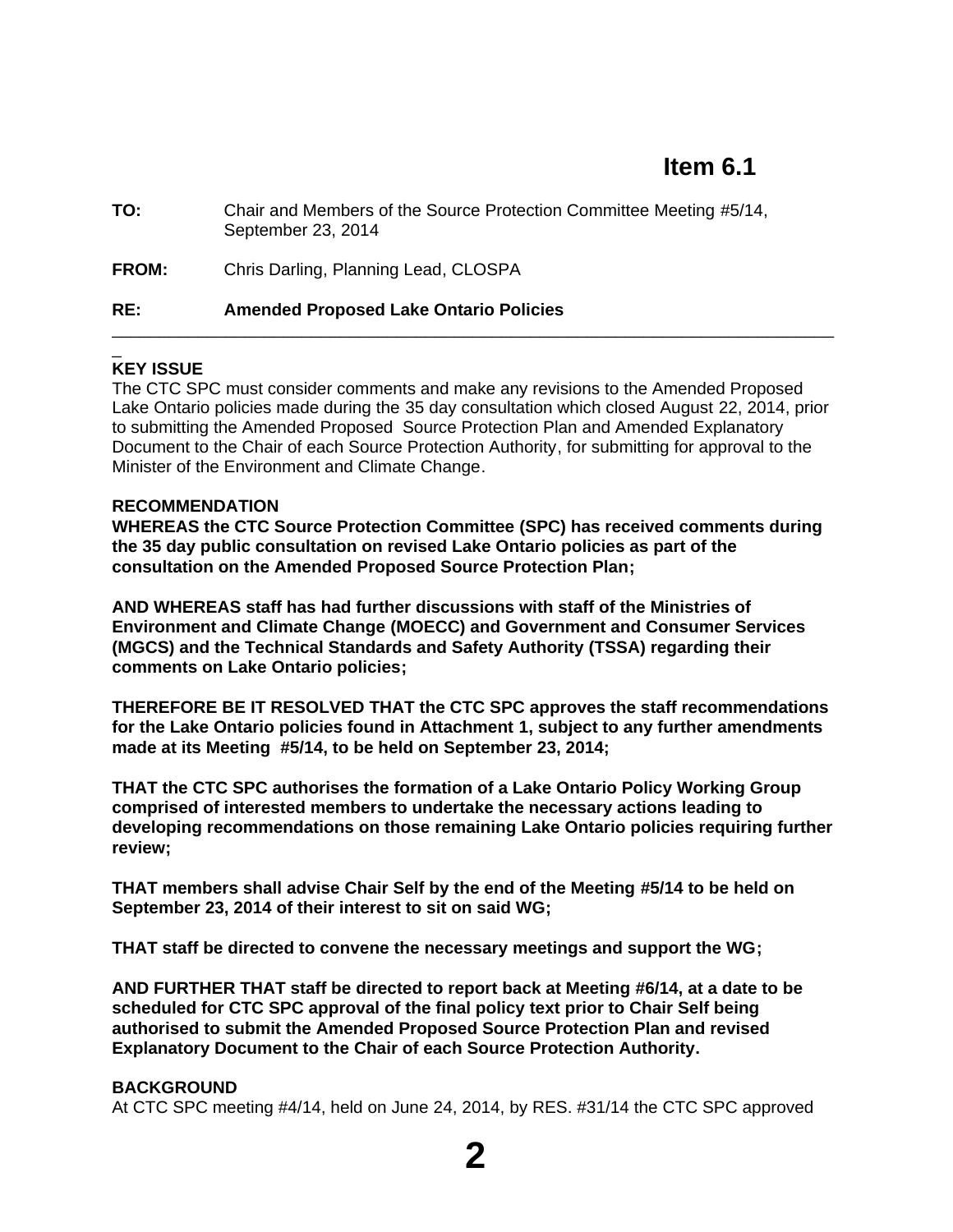revised Lake Ontario policies as part of the CTC Amended Proposed Source Protection Plan for a 35 day public consultation. In addition, by RES. #32/14 the CTC SPC directed staff to continue meeting with MOECC staff regarding policies **LO-SEW-3 and LO-FUEL-2** through the 35 day consultation period and report back on any further resolution to these policies.

Also related to the Lake Ontario policies, staff was directed by RES. #33/14 to write a definition for 'magnitude' to be included in the Explanatory Document (see Item 6.x in this agenda for a description of the action taken).

## Meeting July 31, 2014 with MOECC regarding LO Policies Requiring Modelling and **Instrumentation**

John Westlake (CTC SPC Liaison) arranged a meeting with MOECC staff on July 31, 2014, at the offices of the Environmental Monitoring and Reporting Branch. Bill Snodgrass from the City of Toronto (who is most familiar with the three dimensional modelling) attended on behalf of the CTC along with technical staff of the Environmental Monitoring and Reporting Branch and Kathryn Baker the CTC review coordinator from Source Protection Programs Branch. This meeting was a follow up to the meeting held May 21, 2014 at MOECC offices with directors and senior staff of the two MOECC branches and a number of CTC SPC members and staff where the modelling and instrumentation policies were discussed.

The purpose of the July  $31<sup>st</sup>$  meeting was to provide a forum for technical staff (who did not attend the May 21 $^*$  meeting) to develop a common understanding of the need and rationale for modelling and instrumentation requirements set out in a number of the proposed Lake Ontario policies. The MOECC objections to these policies appear to come from the technical staff of the Environmental Monitoring and Reporting Branch. It was hoped that a face-to-face meeting amongst the technical experts would help to reduce some of the concerns and explain the technical rationale for why three dimensional modelling and instrumentation was an important element in protecting Lake Ontario municipal intakes. In the comments received on August 29, 2014, MOECC staff suggests there may be value in additional meetings and follow up before the policies that they are concerned with are finalized (see table below).

## Meeting August 22, 2014 with MOECC, MGCS, and TSSA on LO-FUEL-1

MOECC arranged a meeting on August 22, 2014 at their offices to discuss several fuel policies including LO-FUEL 1, 2 and 3. In attendance were senior and technical staff from the MOECC, MGCS and TSSA: John Westlake, Ling Mark, Wendy Lavender and Kathryn Baker, (MOECC); Sarah Jeffrey-Hampton, Hussein Lalani, and Wiam Joudi (MGCS); Wilson Lee, and Jonathan Tsao (TSSA) and Beverley Thorpe, CTC Project Manager and Kathy Padgett (TRCA).

There was consensus reached with TSSA and MGCS on revising wording of LO-FUEL 1 related policies to use terminology that better reflects terms used in the fuel regulation program. MGCS and TSSA staffares also preparing comments on the draft Explanatory Document related to policies where either agency is named. When received, these comments will be considered in the finalized the Amended Explanatory Document (see related Item 6.4).

MOECC raised separate concerns about their powers to require the implementation of risk reduction plans as required by this policy as well as concerns with LO-FUEL 2 and 3. Further discussion of alternative approaches may be warranted as identified in the MOECC comments received August 29, 2014.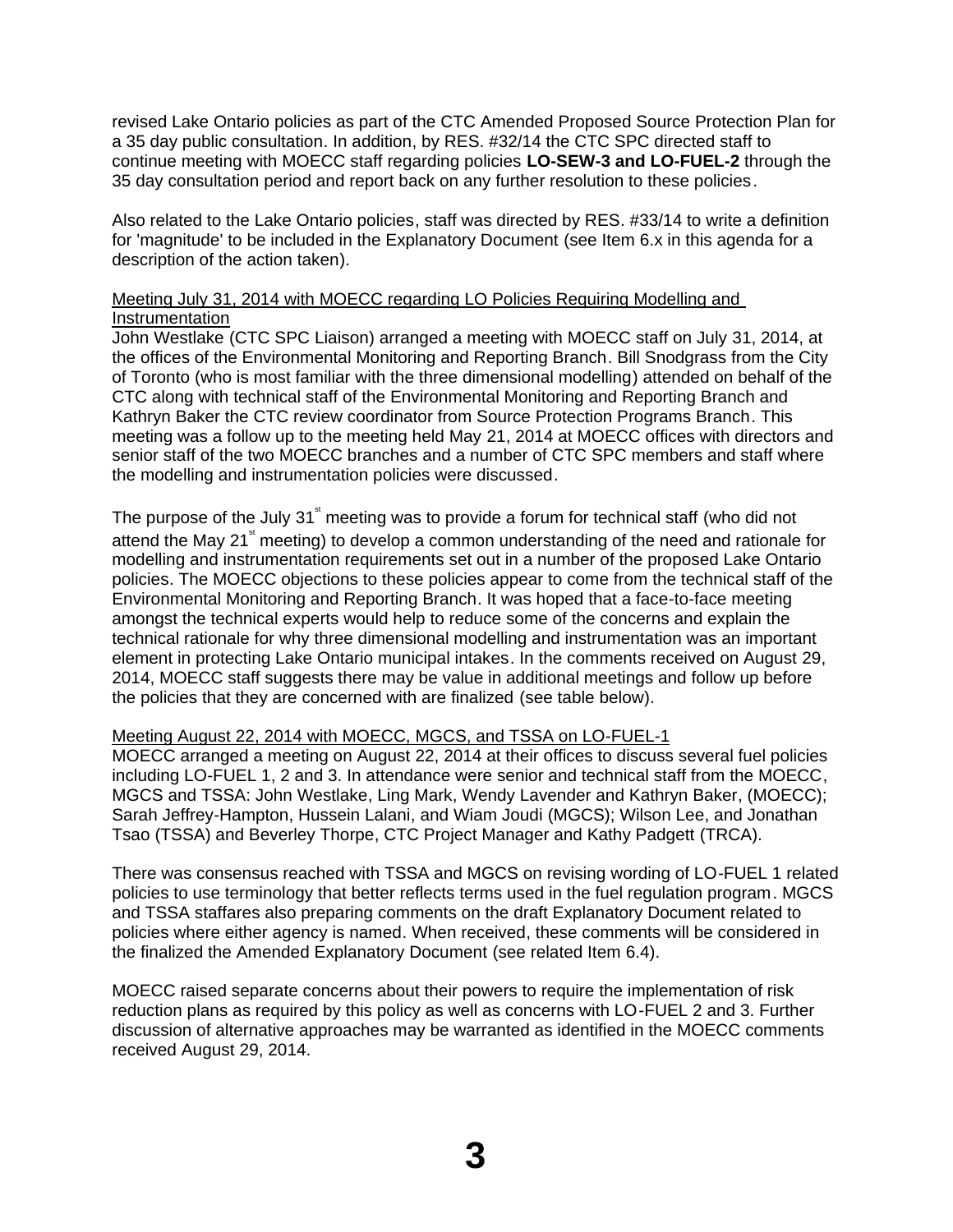## **Consultation Comments**

Pursuant to the 35 day public consultation, closing on August 22, 2014, staff received comments on CTC policies from all three Source Protection Authorities in the CTC Region, ten municipalities, five provincial ministries, two industries, three members of the general public, and three public interest/others. Specific comments in support for the Lake Ontario policies were received from the City of Toronto and Regions of Durham and York, the three Source Protection Authorities and one public interest group. Region of Peel staff reiterated their previous support for all the policies.

Staff has analysed these comments and prepared tables which are found in **Attachment 1** outlining recommended policy wording and response to specific comments. Proposed Policies for which no amendments are proposed are in black text. The amendments to the Proposed Policies, which were provided for consultation, are shown in red text. Where the CTC SPC is being asked to make a decision to further revise a policy, these policies include staff recommended amendments in red text highlighted in yellow. Below each policy, is information on the comments received on the policy, who made the comments and staff response to the comment.

## MOECC Comments

On June 18, 2014 the three Source Protection Authority Chairs received the formal comments on the CTC Proposed Source Protection Plan from the Director, Source Protection Programs Branch (

http://www.ctcswp.ca/wp-content/uploads/2012/10/Attach1\_LTR\_20140618\_CTCDirectorsLetter .pdf. These comments built on the earlier draft comments (in the case of Lake Ontario policies received on April 11, 2014) while reflecting the outcome of amendments which were discussed with MOECC staff. The June 18, 2014 comments are not significantly different than the April 11, 2014 ones. However the CTC SPC has not yet had the opportunity to explicitly consider the comments which vary from the April 11 version as the formal comments were received too late to do so before the SPC approved policies for consultation at Meeting #4/14 held on June24, 2014.

On August 29, 2014, MOECC staff sent comments in response to the consultation. These comments referenced the earlier comments on Lake Ontario policies as well as including a new comment requesting deletion of LO-SEW-4. The latest comments also suggested continued meetings would be helpful to try to reach consensus. The MOECC August 29, 2014 comments also advised that: "... *There is an opportunity for the committee to further consider and revise the policies this fall, and we will continue to support the committee to develop policies that meet CTC's policy goals while meeting the objectives of Section 22 of the Clean Water Act (CWA) and are implementable by the province… to achieve policies consistent with the Clean Water Act the Minister's options will be to amend the policies or to return the policies to the committee for further consideration and revision* …".

#### **Recommended Actions**

There are a number of significant issues that staff recommends require further discussions with the SPC and MOECC staff before the SPC makes decisions on the final wording of some of the Lake Ontario policies related to additional monitoring, modelling and research.

Staff recommends that a Lake Ontario Working Group (WG) comprised of interested SPC members be appointed to work with CTC staff to further assess the MOECC comments and identify options for possible resolution. Chair Self will sit as an *ex-officio* member.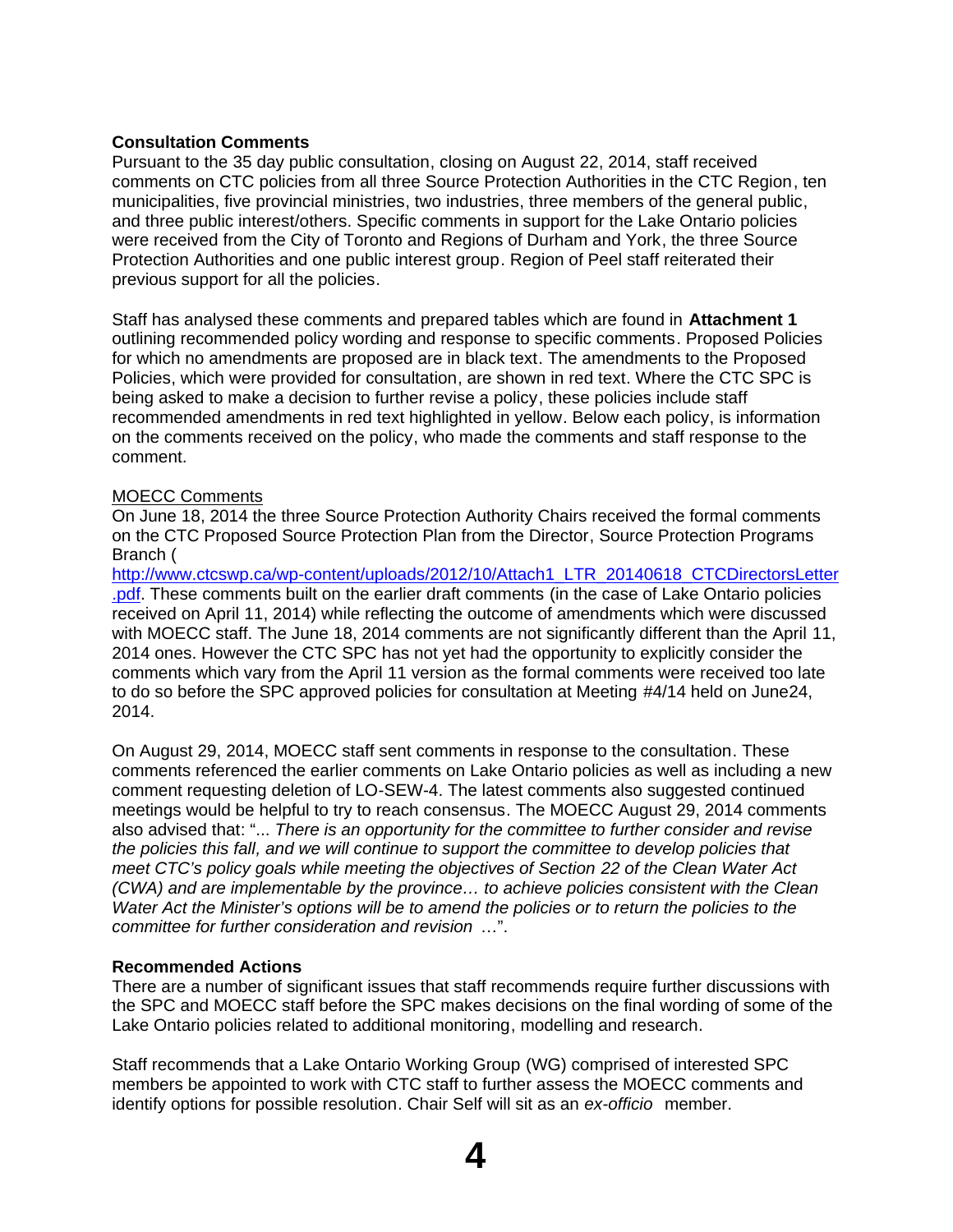## Proposed Lake Ontario Working Group Composition

CTC staff recommends that the Lake Ontario Working Group (LO-WG) is composed of interested CTC SPC members representing the three committee groupings (municipal, economic sectors and general interest) in addition to Chair Self who is as an *ex-officio* member of any working group. The WG may wish to convene meetings with MOECC staff as part of their deliberations.

It is requested that CTC SPC members who are willing to sit on the LO-WG (also if they wish to be the chair) **advise Chair Self by the end of the meeting on September 23, 2014**. WG members and Chair will be selected by Chair Self. WG members will receive per diems for meetings and review time and travel expenses to meetings in accordance with standard CTC SPC practice.

## Tasks and Schedule

It is anticipated that a minimum of two meetings of one-half day duration each will be needed to discuss the issues and develop recommendations. CTC staff will prepare and provide all necessary materials for review by the WG and for the CTC SPC approval. The work should be completed within six weeks of LO-WG formation. Additional meetings may be scheduled at the discretion of the LO-WG as required.

## **NEXT STEPS**

Pending the CTC SPC decision on Lake Ontario policies, at Meeting #5/14, to be held on September 23, 2014, staff will revise the table found as **Attachment 1** to show all FINAL Amended Proposed Lake Ontario Policies. Staff will also prepare revised explanatory material where needed to provide additional rationale and explanation for individual Lake Ontario policies. Pending the formation of the LO-WG, where the SPC is not yet in a position to make a final decision, staff will work on preparing revisions to remaining policies with the LO-WG for the CTC SPC approval.

At meeting #6/14, to be scheduled, staff will seek approval of the complete revised Amended Proposed Source Protection Plan and revised Explanatory Document. Following approval, of the Amended Proposed Source Protection Plan and the revised Explanatory Document for the CTC Source Protection Region will be submitted to the Chair of each Source Protection Authority and jointly re-submitted to the Minister of the Environment and Climate Change for approval with a target of November, 2014.

**Report prepared by: Beverley Thorpe, 416-661-6600 x5577; Email: bthorpe@trca.on.ca For Information contact: Chris Darling, 1-905-579-041; Email: cdarling@cloca.com Date: September 10, 2014 Attachment: 1 - Amended Proposed Lake Ontario Policies (provided under separate cover)**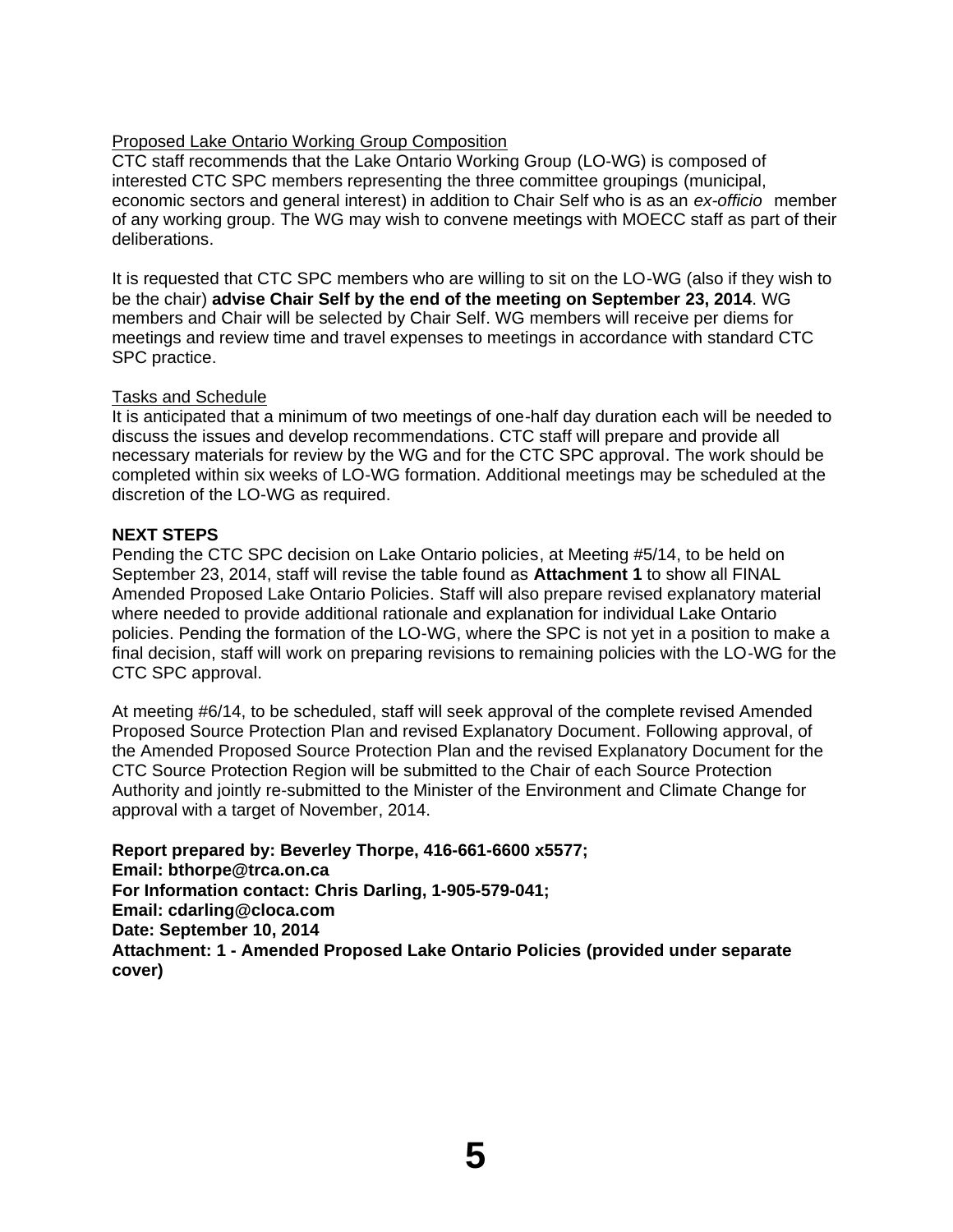**TO:** Chair and Members of the Source Protection Committee Meeting #5/14, September 23, 2014

**FROM:** Colleen Bonner, Planning Lead, CVSPA

## **RE: Amended Proposed Groundwater QUANTITY Policies**

#### \_ **KEY ISSUE**

The CTC SPC must consider comments on the Amended Proposed Groundwater Quantity policies made during the 35 day consultation which closed August 22, 2014, prior to submitting the Amended Proposed Source Protection Plan and revised Explanatory Document to the Chair of each Source Protection Authority.

\_\_\_\_\_\_\_\_\_\_\_\_\_\_\_\_\_\_\_\_\_\_\_\_\_\_\_\_\_\_\_\_\_\_\_\_\_\_\_\_\_\_\_\_\_\_\_\_\_\_\_\_\_\_\_\_\_\_\_\_\_\_\_\_\_\_\_\_\_\_\_\_\_\_\_\_

## R**ECOMMENDATION**

**WHEREAS the CTC Source Protection Committee (SPC) has received comments during the 35 day public consultation on amended proposed water quantity policies as part of the consultation on the Amended Proposed Source Protection Plan for the CTC Source Protection Region;**

**AND WHEREAS staff has prepared an analysis of the comments and recommended actions to address the comments where required;**

**THEREFORE BE IT RESOLVED THAT the CTC SPC approves the staff recommendations for the WATER QUANTITY policies found in Attachment 1, subject to any further amendments made at its Meeting #5/14, to be held on September 23, 2014;**

**AND FURTHER THAT staff be directed to report back at Meeting #6/14, at a date to be scheduled for CTC SPC approval of the final policy text prior to Chair Self being authorised to submit the Amended Proposed Source Protection Plan and revised Explanatory Document to the Chair of each Source Protection Authority.**

## **BACKGROUND**

At CTC SPC meeting #4/14, held on June 24, 2014, by RES. #29/14 and RES. #30/14 the CTC SPC approved amended proposed water quantity policies for a 35 day public consultation.

#### **Consultation**

During the 35 day public consultation, closing on August 22, 2014, staff received comments on the CTC Amended Proposed Source Protection Plan policies from all three Source Protection Authorities in the CTC Region, ten municipalities, five provincial ministries, two industries, three members of the general public, and three public interest/others. A number of the comments were general while others focussed on specific policies and suggested revisions or clarifications. In total 13 parties out of 26 made comments on one or more water quantity policy.

Staff has analysed these comments and prepared tables which are found in **Attachment 1** outlining recommended policy wording and response to specific comments. Proposed water quantity policies for which no amendments are proposed are shown in black text. The amendments to the proposed policies, which were approved for consultation, are shown in red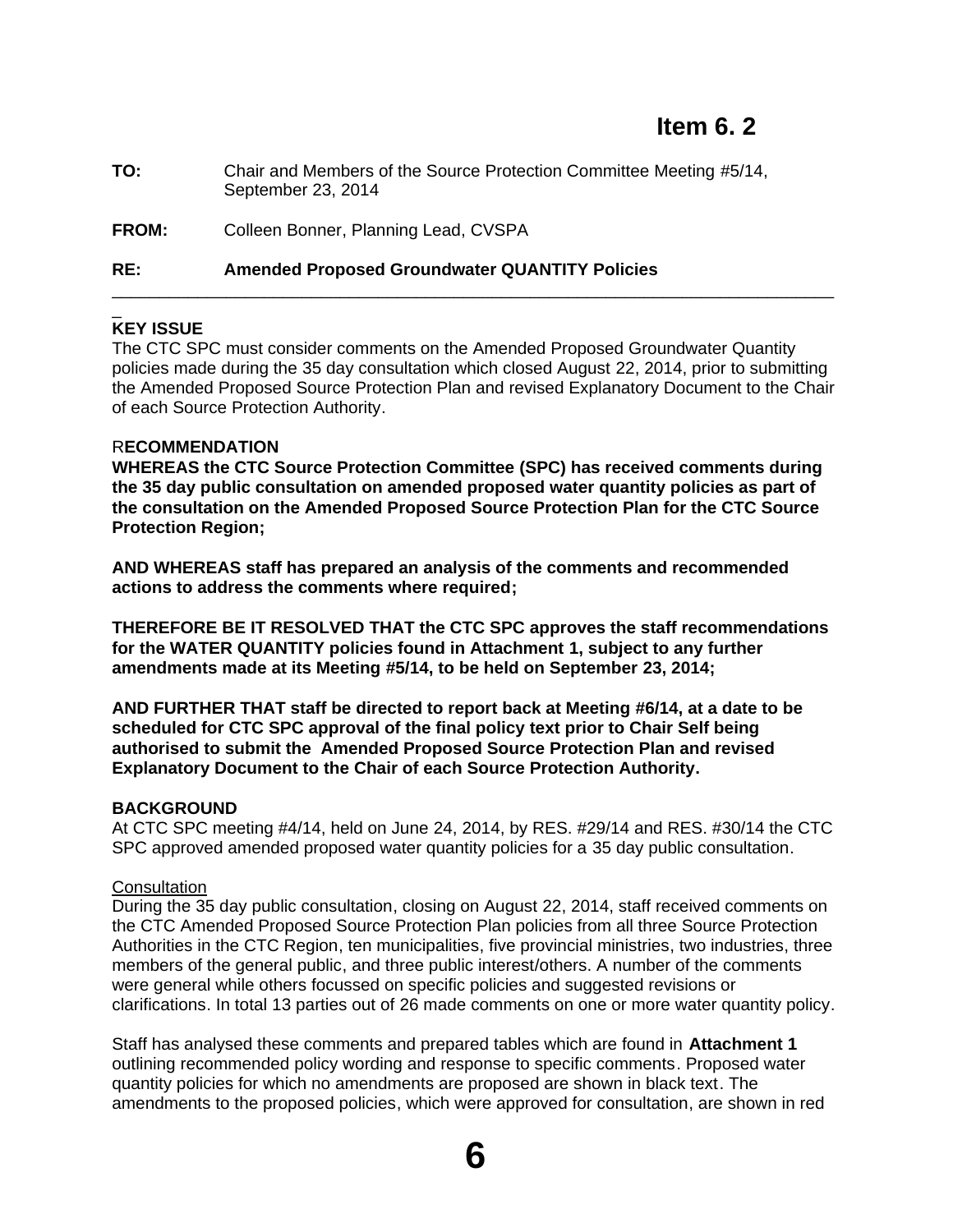text. Where the CTC SPC is being asked to make a decision to further revise a policy, these policies include staff recommended amendments in red text highlighted in yellow. Below each policy, is information on the comments received on the policy, who made the comment and staff response to the comment.

At Meeting #5/14 to be held on September 23, 2014, staff will lead the CTC SPC through discussion of those policies where additional revisions are recommended to facilitate the CTC SPC reaching a decision on each policy.

### **Recommended Actions**

Based on the comments received, there are a number of policies that staff recommends be discussed by the SPC regarding minor issues which should be resolved at Meeting#5/14:

- Roles of provincial ministries in supporting the Joint Municipal Water Management model (DEM-6 and DEM-7);
- · Revisions regarding REC-1 to improve clarity and provide more flexibility to implement;
- · Discuss workload municipal concerns re REC-2 and clarification of what activities are intended to be subject to policy; and
- · Confirmation that REC-3 is to apply to only existing significant quantity threat activities

## **NEXT STEPS**

Pending the CTC SPC decisions on Water Quantity policies at Meeting #5/14, to be held on September 23, 2014, staff will revise the table found as Attachment 1 to show all FINAL Amended Proposed Water Quantity Policies. Staff will also formalize revised explanatory material where needed to provide additional rationale and explanation for individual water quantity policies.

At meeting #6/14, to be held scheduled staff will seek approval of the complete revised Amended Proposed Source Protection Plan and revised Explanatory Document. Following approval, the Amended Proposed Source Protection Plan and the revised Explanatory Document for the CTC Source Protection Region will be submitted to the Chair of each Source Protection Authority and jointly re-submitted to the Minister of the Environment and Climate Change for approval with a target date of November, 2014.

**Report prepared by: Beverley Thorpe, CTC Project Manager, extension 5577 Emails: bthorpe@trca.on.ca For Information contact: Colleen Bonner (Ditner), 905-670-1615 Emails: CBonner@creditvalleyca.ca Date: June 04, 2014 Attachment: 1 Amended Proposed Water Quantity Policies**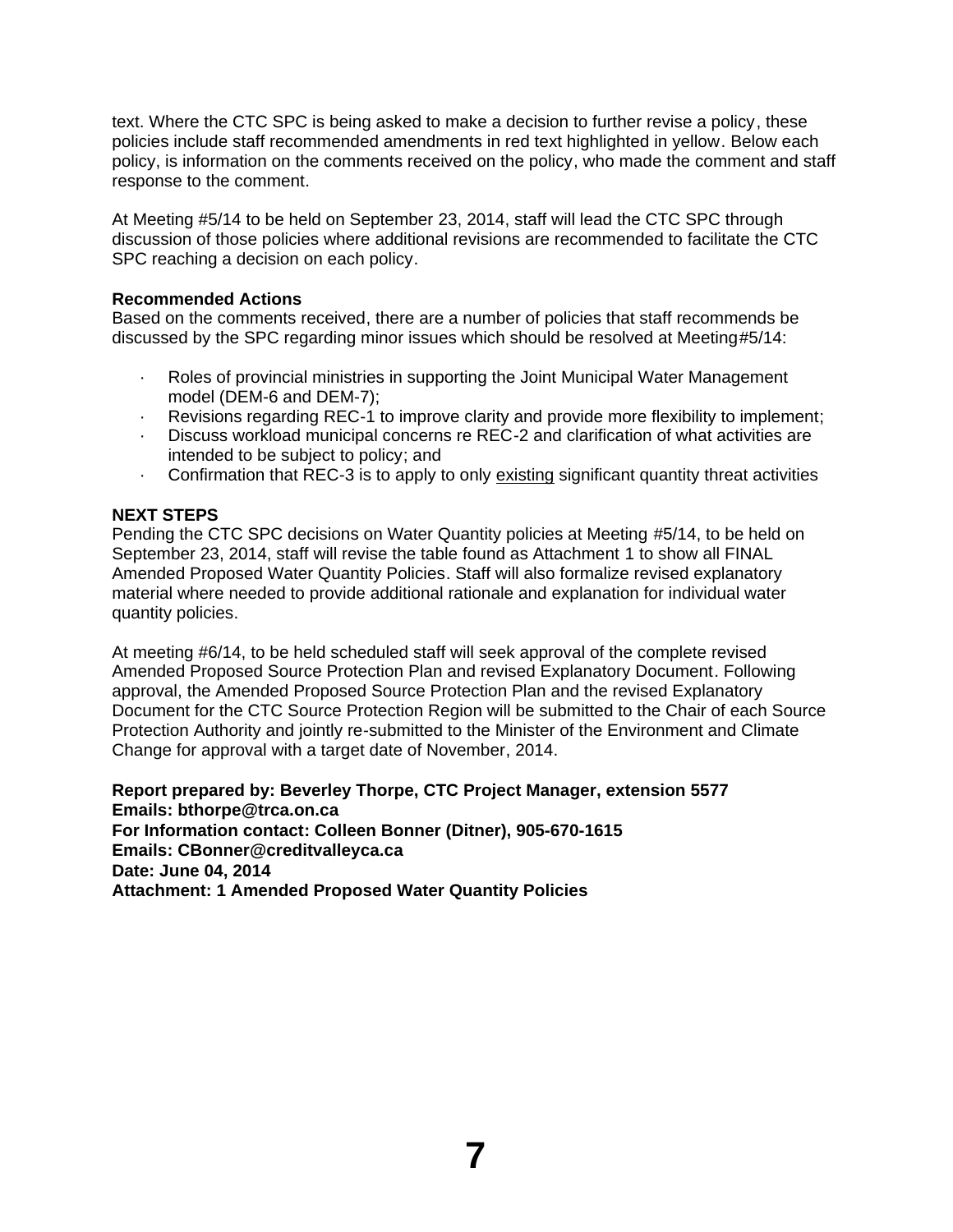| TO:          | Chair and Members of the Source Protection Committee Meeting #5/14,<br>September 23, 2014 |
|--------------|-------------------------------------------------------------------------------------------|
| <b>FROM:</b> | Kathy Padgett, Planning Lead, TRSPA                                                       |
| RE:          | <b>Amended Proposed Water QUALITY Policies</b>                                            |

## **KEY ISSUE**

The CTC SPC must consider comments on the Amended Proposed Groundwater Quality policies made during the 35 day consultation which closed August 22, 2014.

#### **RECOMMENDATION**

\_

**WHEREAS the CTC Source Protection Committee (SPC) has received comments during the 35 day public consultation on Amended Proposed Groundwater Quality policies as part of the consultation on the Amended Proposed Source Protection Plan for the CTC Source Protectoin Region;**

**AND WHEREAS staff has prepared an analysis of the comments and recommended actions to address the comments where required;**

**THEREFORE BE IT RESOLVED THAT the CTC SPC approves the staff recommendations for the Amended Proposed Groundwater Quality policies found in Attachment 1, subject to any further amendments made at Meeting #5/14, to be held on September 23, 2014;**

**AND FURTHER THAT staff be directed to report back at Meeting #6/14, at a date to be scheduled for CTC SPC approval of the final policy text prior to Chair Self being authorised to submit the Amended Proposed Source Protection Plan and revised Explanatory Document to the Chair of each Source Protection Authority.**

## **BACKGROUND**

At CTC SPC meeting #4/14, held on June 24, 2014, by RES. #29/14 the CTC SPC approved revised water quality policies as part of the CTC Amended Proposed Source Protection Plan for a 35 day public consultation.

#### Meeting August 22, 2014 with MOECC, MGCS, and TSSA on FUEL-3

MOECC arranged a meeting on August 22, 2014 at their offices to discuss several fuel policies including FUEL-3. In attendance were senior and technical staff from the MOECC, MGCS and TSSA: John Westlake, Ling Mark, Wendy Lavender and Kathryn Baker, (MOECC); Sarah Jeffrey-Hampton, Hussein Lalani, and Wiam Joudi (MGCS); Wilson Lee, and Jonathan Tsao (TSSA); and Beverley Thorpe and Kathy Padgett (TRCA).

There was consensus reached with TSSA and MGCS on revising wording of the fuel related policies to use terminology that better reflects terms used in the fuel regulation program. Further discussion of alternative approaches to achieving this may be warranted and staff is working on further options for consideration by the SPC at Meeting #5/14 to be held on September 23, 2014. MGCS and TSSA staff are also preparing comments on the draft Explanatory Document

**8**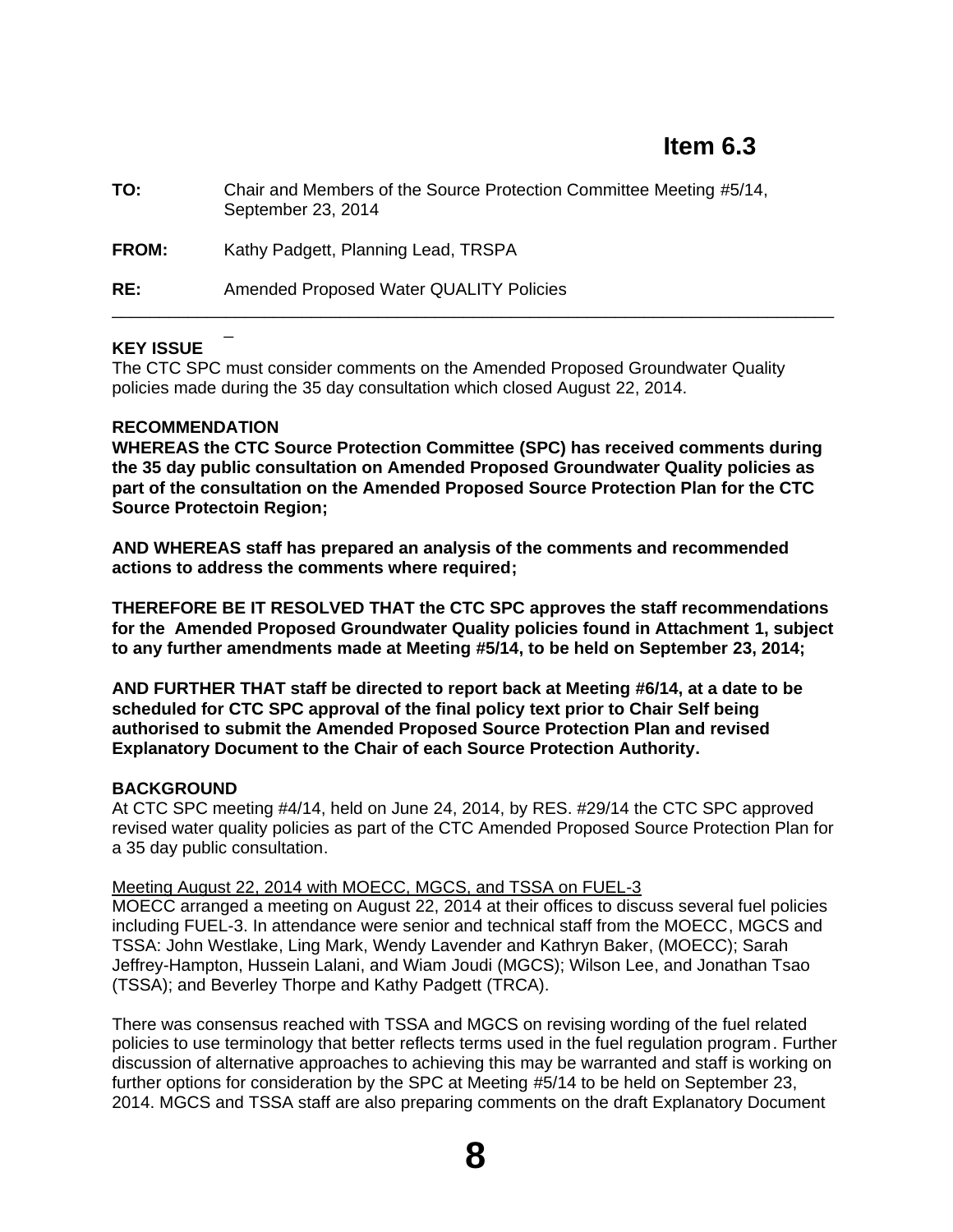related to policies where either agency is named. When received, these comments will be considered in the finalizing the Amended Explanatory Document (see related Item 6.4).

## **Consultation Comments**

Pursuant to the 35 day public consultation, closing on August 22, 2014, staff received comments on CTC policies from all three Source Protection Authorities in the CTC Region, ten municipalities, five provincial ministries, two industries, three members of the general public, and three public interest/others.

Staff has analysed these comments and prepared tables which are found in **Attachment 1**  outlining recommended policy wording and response to specific comments. Proposed Policies for which no amendments are proposed are in black text. The amendments to the Proposed Policies, which were provided for consultation, are shown in red text. Where the CTC SPC is being asked to make a decision to further revise a policy, these policies include staff recommended amendments in red text highlighted in yellow. Below each policy, is information on the comments received on the policy, who made the comments, and staff response to the comment.

## **Recommended Actions**

Based on the comments received, there are a number of policies that staff recommends be discussed by the SPC:

- The addition of a general policy requiring inspections for all risk management plans (new GEN-8, and corresponding policies ASM-6, LIV-5, FER-5, GEN-5);
- The addition of a general policy requesting the consideration of incentive programs for all threat activities (new GEN-7 and corresponding policy PES-4);
- The removal of reference to Sodium and Chloride from policies SWG-17 and SWG-18 and the addition of new SWG-19;
- The consideration of alternate policy approaches as suggested through public consultation comments (WST-2, SWG-3, ASM-1, ASM-2, PES-2, SAL-1, FUEL-3, DNAP-1); and
- The addition of wording to expand the Existing Threat Activity Definition to specifically reference water quantity threats.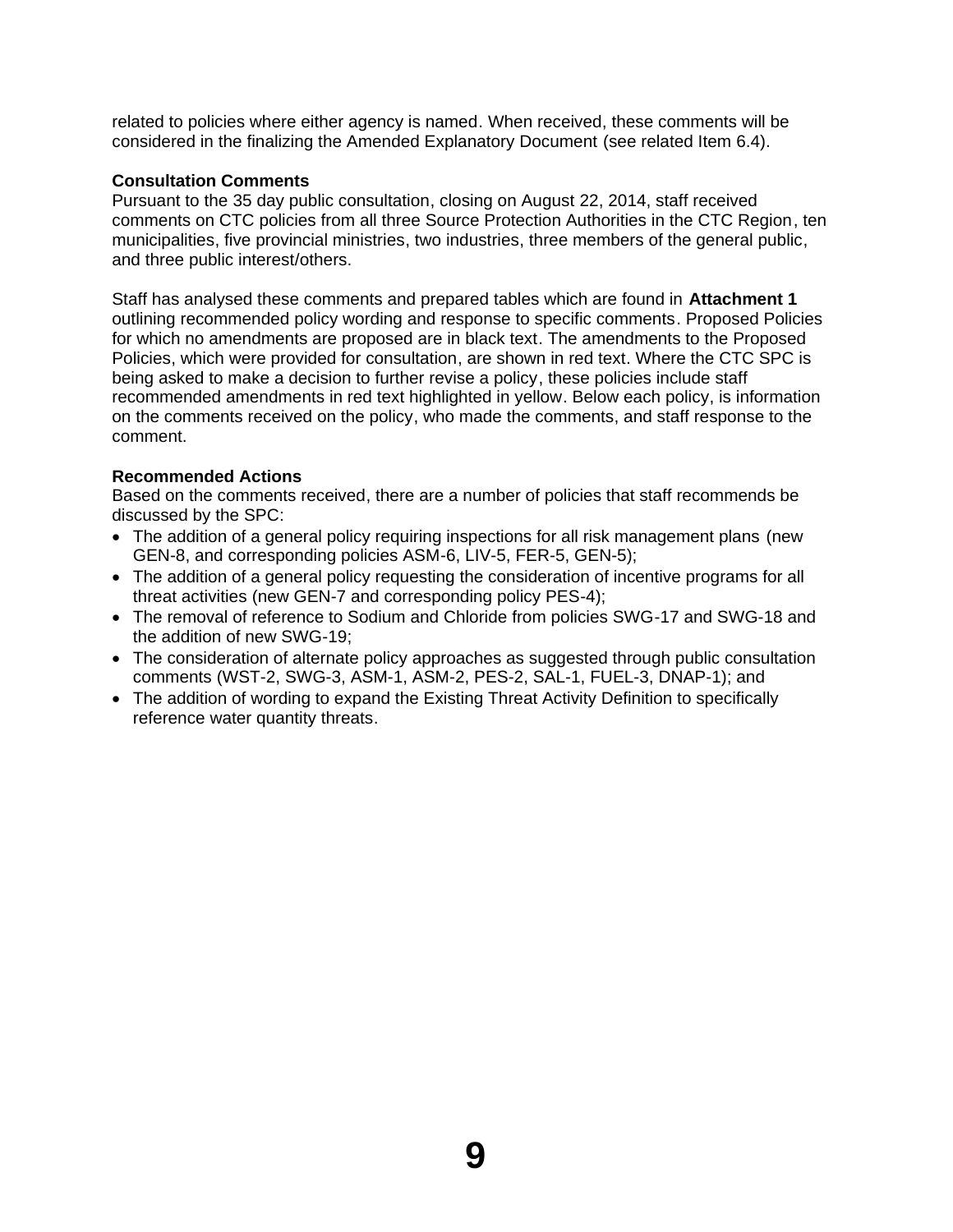## **NEXT STEPS**

Pending the CTC SPC decision on Quality policies, at Meeting #5/14, to be held on September 23, 2014, staff will revise the table found as **Attachment 1** to show all FINAL Amended Proposed Quality Policies. Staff will also prepare revised explanatory material where needed to provide additional rationale and explanation for individual Quality policies. For policies where the SPC is not yet in a position to make a final decision, staff will continue to work on preparing revisions for the CTC SPC approval at Meeting #6/14 to be scheduled.

Also at meeting #6/14 to be scheduled, staff will seek approval of the complete revised Amended Proposed Source Protection Plan and revised Explanatory Document. Following approval, the Amended Proposed Source Protection Plan and the revised Explanatory Document for the CTC Source Protection Region will be submitted to the Chair of each Source Protection Authority and jointly re-submitted to the Minister of the Environment and Climate Change for approval with a target date of November, 2014.

**Report prepared by: Kathy Padgett, extension 5568 Email: kpadgett@trca.on.ca For Information contact: Kathy Padgett, extension 5568 Emails: kpadgett@trca.on.ca Date: June 13, 2014 Attachment 1: Amended Water Quality Policies**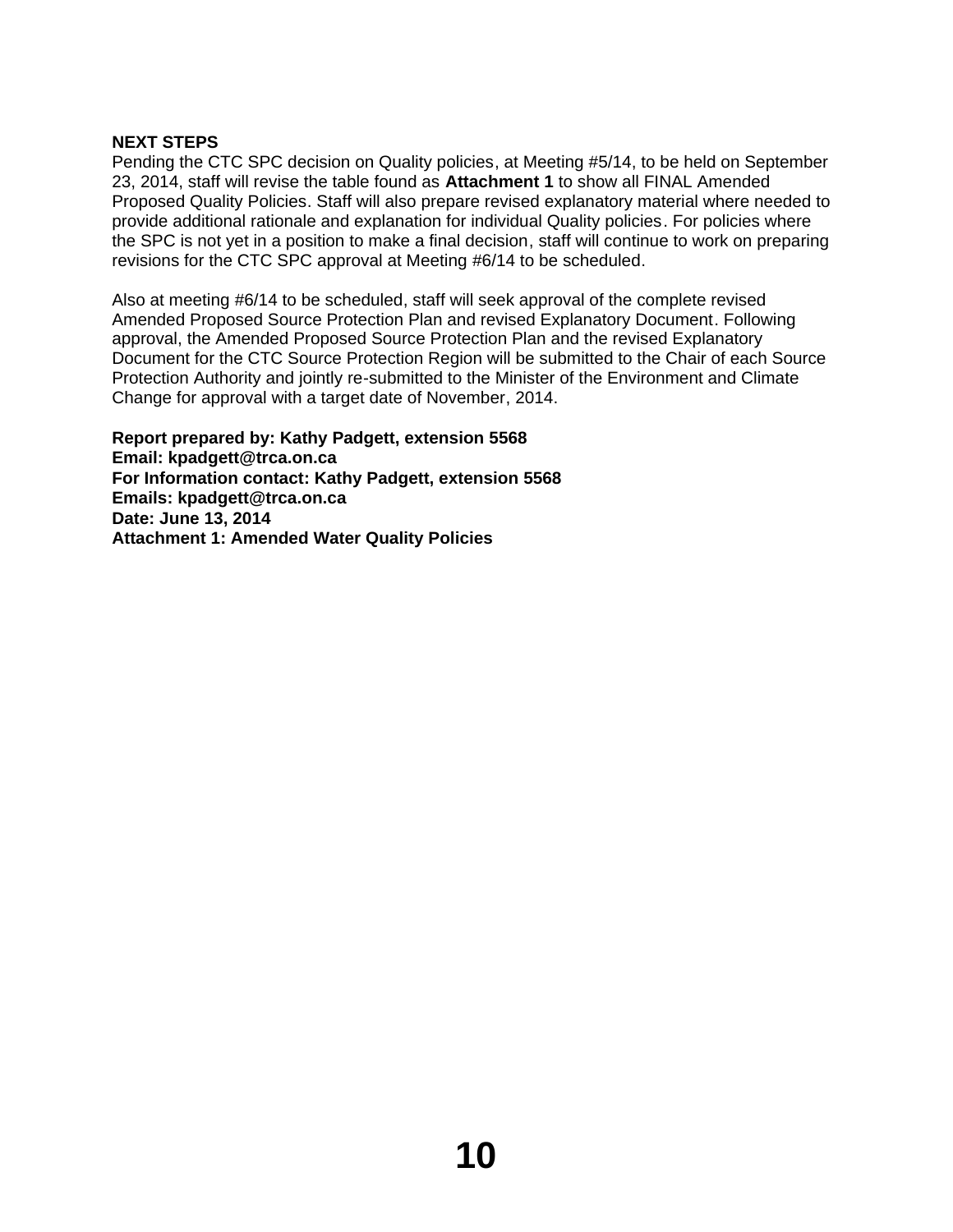| RE:   | Establish a Working Group (WG) for the Amended Explanatory Document.                      |
|-------|-------------------------------------------------------------------------------------------|
| FROM: | Beverley Thorpe, Project Manager, CTC Region                                              |
| TO:   | Chair and Members of the Source Protection Committee Meeting #5/14,<br>September 23, 2014 |

#### $\overline{\phantom{a}}$ KEY ISSUE

Establish a Working Group to oversee the review and completion of the Amended Explanatory Document to accompany the Amended Proposed Source Protection Plan.

#### **RECOMMENDATION**

**WHEREAS staff of the Source Protection Programs Branch, Ministry of the Environment and Climate Change has advised CTC staff that further information should be included in the Amended Explanatory Document which is a required companion document to the Source Protection Plan;**

**AND WHEREAS staff has prepared initial draft revisions that were included in the public consultation on the Amended Source Protection Plan for the CTC Source Protection Region that ended on August 22, 2014;**

**AND WHEREAS further work is required to amend the Explanatory Document prior to seeking approval from the CTC SPC;**

**THEREFORE BE IT RESOLVED THAT the CTC SPC authorizes the formation of a Working Group (WG) composed of 3 to 6 CTC SPC members representing the three committee groupings (municipal, economic sectors and general interest) and Chair Self to work with staff to develop recommended revisions to the Explanatory Document for approval by the CTC SPC;**

**THAT the members who wish to be considered as members or Chair of the WG shall advise Chair Susan Self by end of meeting September 23, 2014;**

**THAT staff be directed to convene the necessary meetings and support the WG;**

**AND FURTHER THAT the WG reports back with their recommended revisions at Meeting #6/14, at a date to be scheduled, to seek CTC SPC approval of the amended Explanatory Document.**

#### **BACKGROUND**

At Meeting #3/14 held June 24, 2014, the CTC SPC was advised that staff would produce additional draft Explanatory Document material to be included as part of the public consultation on the Amended Proposed Source Protection Plan and that formal CTC SPC approval of the revisions to the Explanatory Document would be sought at a later date.

The Explanatory Document was originally submitted as required along with the CTC Proposed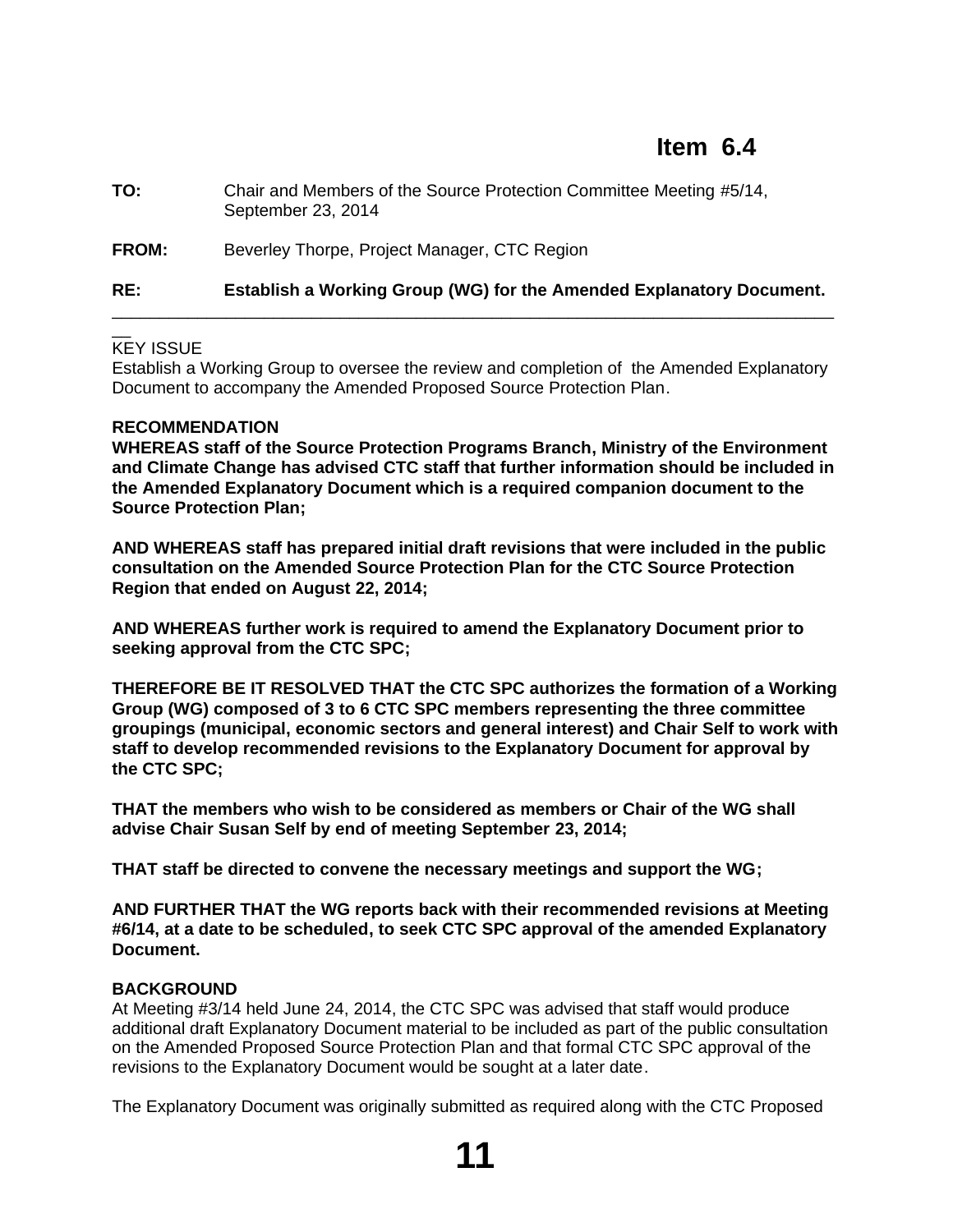Source Protection Plan to the Minister of the Environment for approval on October 22, 2012. Ministry of the Environment staff had provided direction on the content and level of detail to be included. Since then ministry staff has evolved their direction to the SPC on the level of detail and type of information that should be included in the Explanatory Document. Also through CTC staff discussions with municipalities and other implementing bodies, it has become clear that it will be very helpful to them if there is additional information provided on the purpose of individual policies and examples of what actions might be considered by the implementing bodies to achieve the outcome intended by the CTC SPC in drafting the policy. While the information in the Explanatory Document is not legally binding, it will be a useful decision support tool for the Source Protection Plan.

## **Rationale for Establishing an Explanatory Document Working Group**

The CTC SPC has not yet reviewed the draft content that was part of the public consultation. Staff had little time to prepare the draft revisions due to the timing of the ministry request for additional information. Further revisions to the draft material are required before the amended Explanatory Document can be presented to the CTC SPC for approval. Since the Explanatory Document is intended to provide the committee's rationale for their policies, it is necessary for the CTC SPC to approve the content. Any SPC member who wishes to provide comments on the current draft of the Explanatory Document is encourage to make comments to Kathy Padgett and they will be brought to the WG.

A WG will provide CTC staff the opportunity to present draft material and discuss in detail with interested representatives of the CTC SPC prior to preparing final revisions to the Explanatory Document for approval. Previous CTC SPC working groups have proven to be an excellent means to work through technical and policy matters.

## Explanatory Document Working Group Composition

CTC staff recommends that the Explanatory Document WG (ED-WG) is composed of 3 to 6 CTC SPC members representing the three committee groupings (municipal, economic sectors and general interest) in addition to Chair Self who is as an ex-officio member of any working group. Staff from the ministry may be requested to attend to provide advice if the WG feels that this would aid their work.

It is requested that CTC SPC members who are willing to sit on the ED-WG (also if they wish to be the chair) **advise Chair Self by the end of the meeting on September 23, 2014**. WG members and Chair will be selected by Chair Self. WG members will receive per diems for meetings and review time and travel expenses to meetings in accordance with standard CTC SPC practice.

## Tasks and Schedule

It is anticipated that no more than two meetings of one-half day duration each will be needed to discuss draft material and develop recommendations. In addition an equal amount of time is allocated to review of material in preparation for meetings. Participation via teleconference is possible if necessary for a member to participate. CTC staff will prepare and provide all necessary materials for review by the WG and for the CTC SPC approval. The work should be completed within four to six weeks of WG formation.